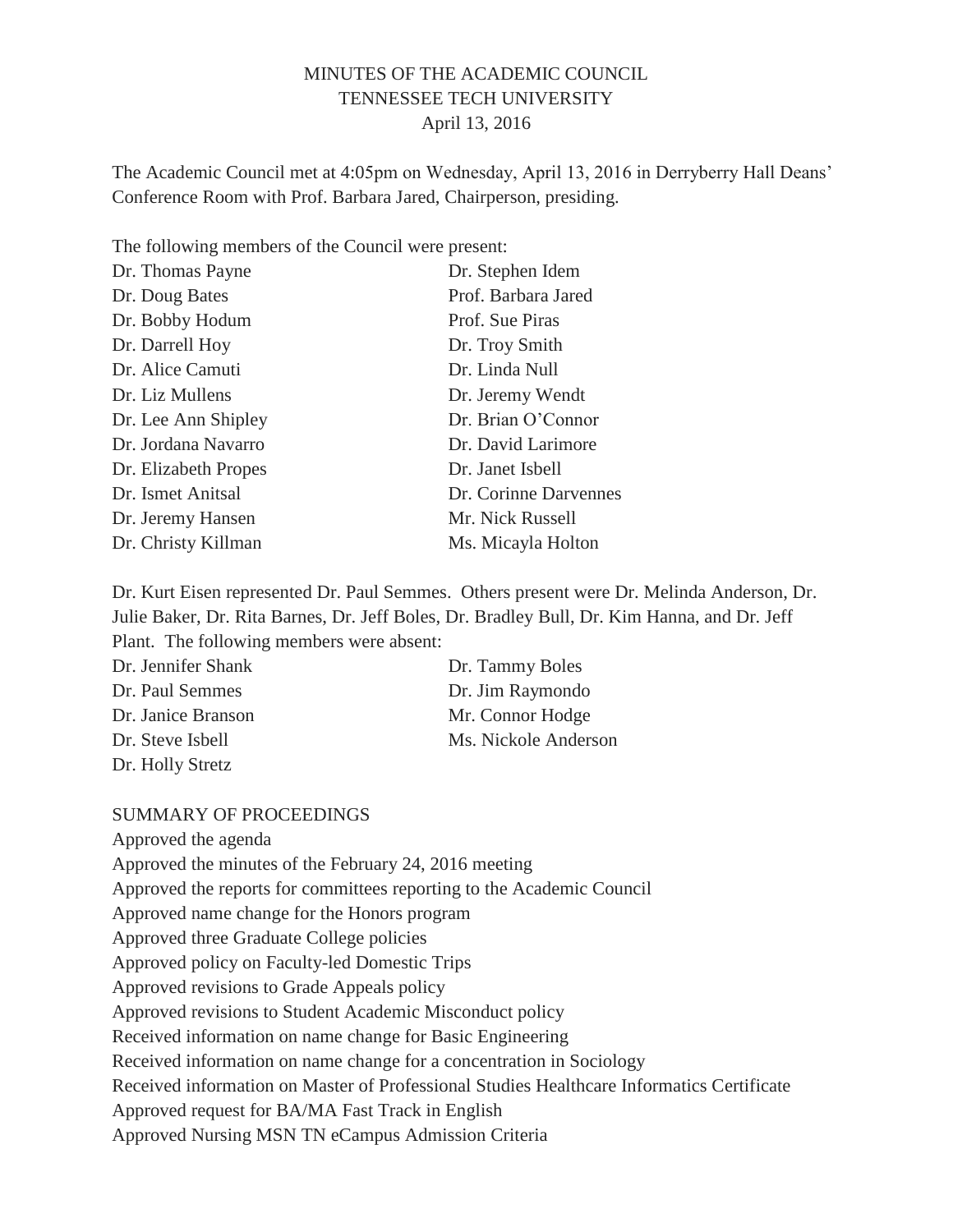Approved Nursing MSN TN eCampus Course Description Approved Human Ecology Concentration Changes Approved revisions to Tenure and Promotion Policies, Procedures, and Forms Elected chairperson for 2016-17

#### PROCEEDINGS

Approval of the Agenda Dr. Darvennes MOVED approval and Dr. Propes SECONDED. APPROVED unanimously.

#### Approval of the Minutes of the February 24, 2016 Meeting

Dr. Darvennes MOVED approval and Dr. Troy Smith SECONDED. APPROVED unanimously.

# Approval of the Reports for Committees Reporting to Academic Council Dr. O'Connor MOVED approval of the reports as a group and Dr. Darvennes SECONDED. APPROVED unanimously.

### Approval of the Name Change for the Honors Program

Dr. Troy Smith MOVED approval of the change and Dr. Navarro SECONDED. Dr. Rita Barnes explained seven items that were previously of concern with changing from an Honors Program to an Honors College. These items included: staff, advising, curricular offerings, admissions standards, maintaining and building co-curricular path, development campaign, and transitional support. After discussion, the motion was APPROVED unanimously.

### Approval of Policies for the Graduate College

- a. Policy No. 271 General Graduate Degree Requirements Dr. Darvennes MOVED approval with a grammar correction and Ms. Holton SECONDED. APPROVED unanimously.
- b. Policy No. 281 Graduate Student Dismissal, Reinstatement, and Appeal Procedures this policy was approved at the February 24, 2016 meeting.
- c. Policy No. 282 Graduate Faculty Appointment and Responsibilities Dr. Darvennes MOVED approval and Ms. Holton SECONDED. APPROVED unanimously.
- d. Policy No. 283 General Graduate Transfer Credit Requirements Dr. Darvennes MOVED approval and Ms. Holton SECONDED. APPROVED unanimously.

### Approval of Policy No. 215 Faculty-led Domestic Trips

Dr. Stephens stated this policy is for domestic trips that involve one or more overnight stays. Dr. Propes MOVED approval and Ms. Holton SECONDED. APPROVED unanimously.

### Approval of Revisions to Grade Appeals Policy No. 218

Dr. Hoy MOVED approval and Ms. Holton SECONDED. After discussion on faculty using this policy instead of the Academic Misconduct Policy, and clarification that step four is Academic Council Review, not the Provost, the motion was APPROVED unanimously.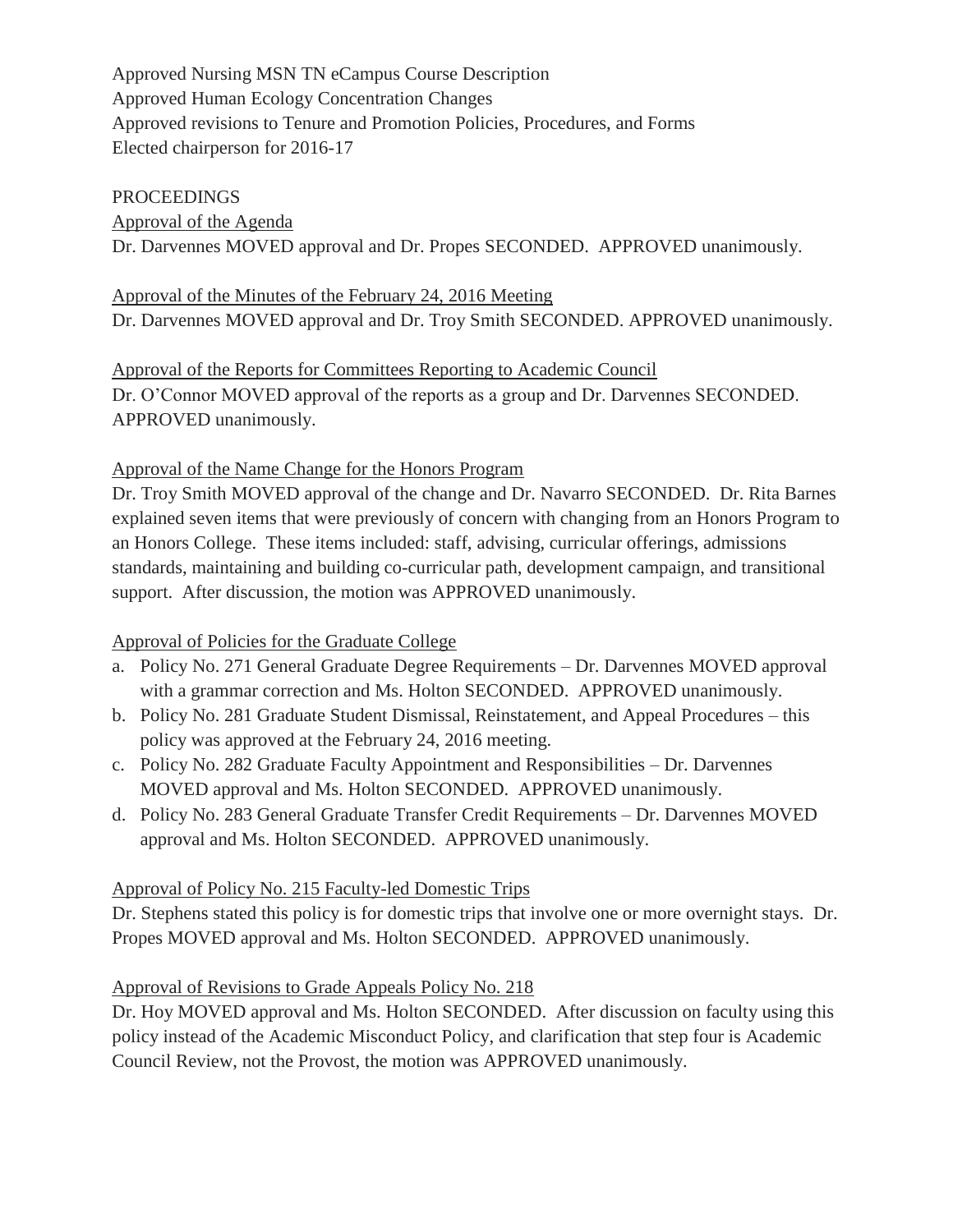# Approval of Revisions to Student Academic Misconduct Policies

Dr. Hoy explained that he worked with Kae Carpenter to rewrite and address items that were not clear in the policy. The policy was also presented to the Faculty Senate. Faculty are still responsible to follow the University policy as students have the right to a due process. The new policy will be under Academic Affairs and not Student Affairs, as in the past. The Deans' offices will schedule the College committee meetings and the University committee will be scheduled by the Provost's Office. There are specific time limits for responses in each stage of the process. Dr. Hoy MOVED approval and Dr. Darvennes SECONDED. After some additional discussion, the revisions were APPROVED unanimously.

## Name Change for Basic Engineering

Dr. Hoy stated that the Basic Engineering department submitted a request to TBR to change their name to Department of General and Basic Engineering. This is to allow the department to serve as the home for the joint TTU-ETSU Bachelor of Science in Engineering degree recently approved by TBR and THEC.

## Name Change for Concentration in Sociology

Dr. Navarro stated the department submitted a request to TBR to change the current concentration in Criminal Justice within the existing B.S. in Sociology to Sociology with a concentration in Criminology and Criminal Justice (B.S.). This change provides a better description of the content of the concentration within the Sociology major and more accurately reflects the breadth of information students receive as part of the major.

# Master of Professional Studies Health Informatics Certificate

Dr. Camuti stated that the MPS program was approved in 2014 and the certificate was imbedded in the degree. This paperwork is to get the certificate included in the THEC inventory.

# Approval of Request for BA/MA Fast Track in English

Dr. Null presented on behalf of Dr. Pelton. The Fast Track program is designed to enable undergraduates to accumulate up to six credit hours of graduate coursework while still pursuing their undergraduate degree. Dr. Null MOVED approval and Dr. Camuti SECONDED. APPROVED unanimously.

### Approval of Proposal for Nursing MSN TN eCampus Admission Criteria

Dr. Hanna stated the Whitson-Hester School of Nursing Graduate Committee and the Graduate School Executive Committee have approved this request. The request is to change one of the admission requirements to read: Applicant must possess and maintain an unencumbered license to practice as a registered nurse in Tennessee or the state in which the clinical assignments are completed. Dr. Mullens MOVED approval and Ms. Holton SECONDED. APPROVED unanimously.

### Approval of Proposal for Nursing MSN TN eCampus Course Description

Dr. Hanna stated the WHSO Graduate Committee and GSEC have approved this request. The request is to change the course description and topics for NURS5505 to be more reflective of the